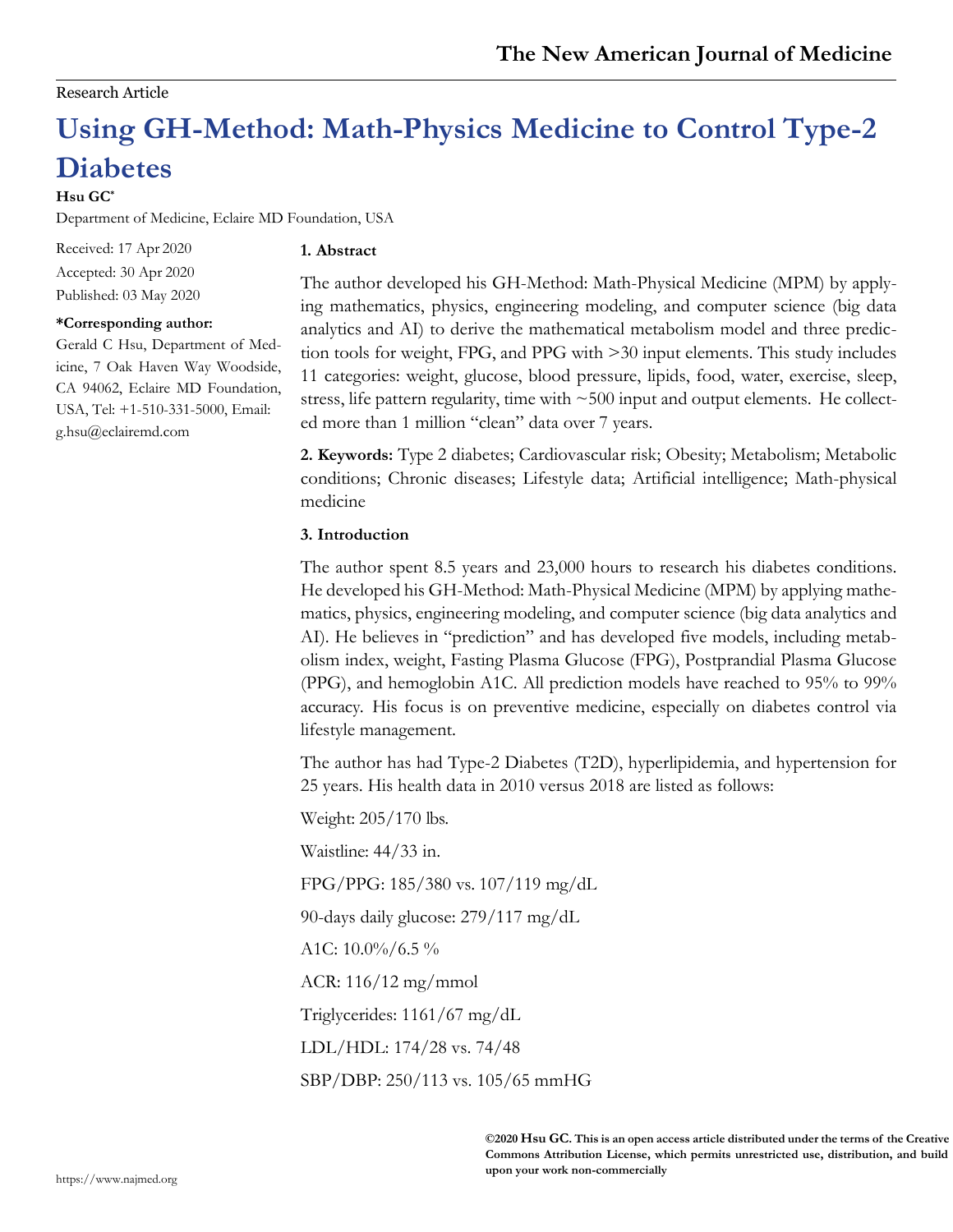**Table 1:** Health Exam Data from 2010-2017

| <b>Health Exam Data</b>  |           |             |
|--------------------------|-----------|-------------|
| Year                     | 2010      | 2017        |
| A1C                      | 10.0      | 6.1         |
| 90-days avg glucose      | 279       | 113         |
| ACR                      | 116.4     | 12.3        |
| Triglyceride $( < 150)$  | 1161      | 67          |
| $HDL$ ( $>40$ )          | 24        | 48          |
| LDL (<130)               | 174       | 74          |
| Total cholesterol (<200) | 253       | 118         |
| Weight                   | $210$ lbs | 170 lbs     |
| <b>Waistline</b>         | 44 inches | 34 inches   |
| <b>Medication</b>        | 3 kinds   | <b>None</b> |



**Figure 1:** Average Glucose from 4/1/17 – 8/31/17

#### **4. Method**

He applied multiple nature scientific disciplines, including advanced mathematics, big data analytics, artificial intelligence, cloud mobile computing [1], nonlinear engineering modeling, optical physics, signal processing, wave theory, and energy theory to conduct his research for 23,000 hours in 8.5-years. He simulated the human organic metabolic system using 10 categories including four outputs [2] (weight, glucose, blood pressure, lipid), and six inputs (food, exercise, stress, sleep, water, life pattern regularity) with ~500 elements. He defined two new terms, Metabolism Index (MI) and General Health State Unit (GHSU) for measuring his daily health status [3]. He collected ~1.5 million data and developed four prediction models